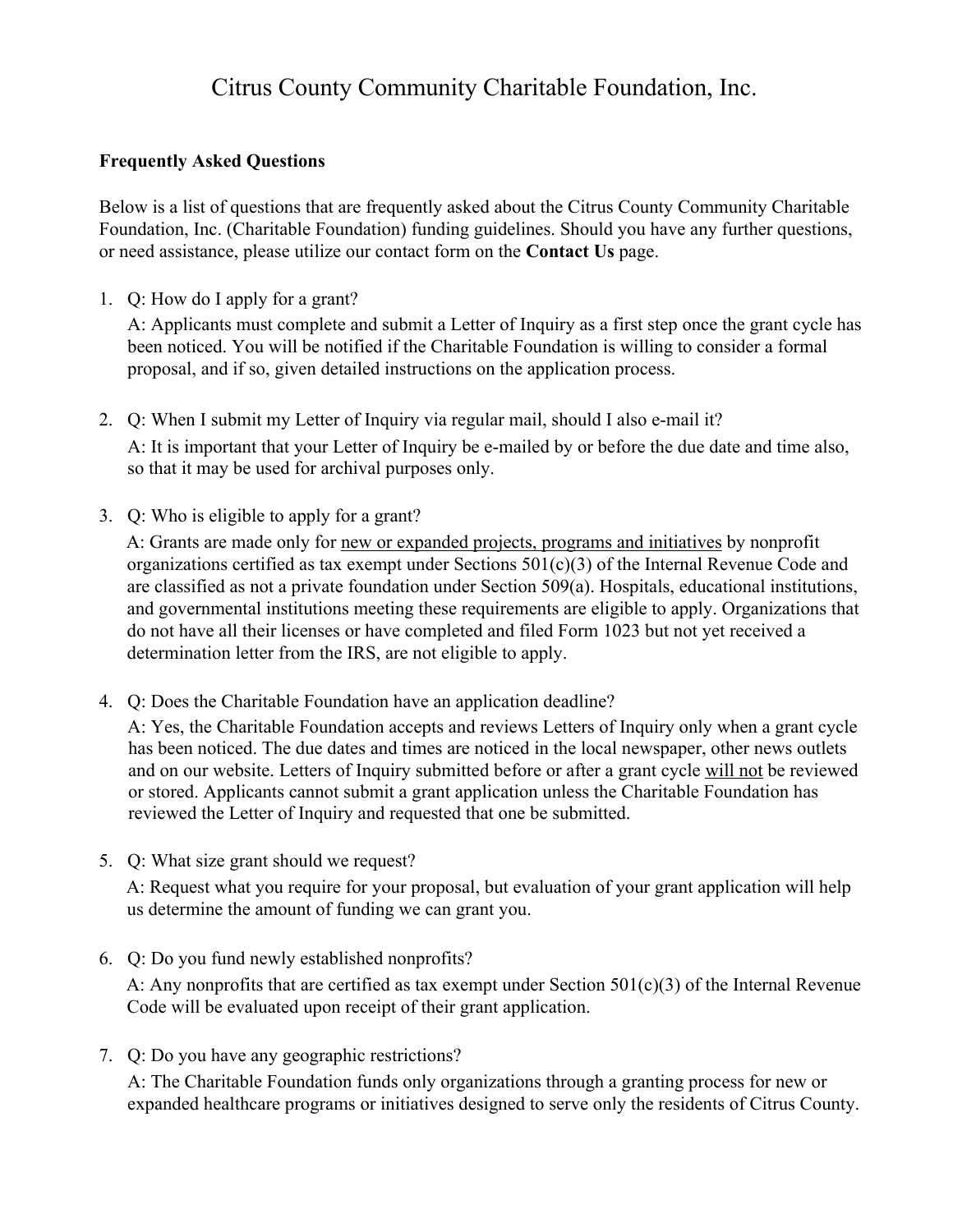These organizations must have a physical or principle address within the legal boundaries of Citrus County, Florida.

8. Q: Do you provide general operating grants?

A: No. The Charitable Foundation awards grants in the areas of health education, community health, and health/medicine programs/projects/initiatives and health/medicine research.

9. Q: When will I get a response to my Letter of Inquiry?

A: The Charitable Foundation will review Letters of Inquiry up to twice a year, but we ask that you allow up to thirty days for a response. An e-mail and/or mail response will be sent inviting you to submit a formal grant application.

10. Q: If our request was declined, when may we reapply?

A: Organizations may submit only one Letter of Inquiry within a twelve-month period (1-year).

11: Q: If my Letter of Inquiry has been accepted, what happens next?

A: When you receive an e-mail message indicating that the Charitable Foundation is willing to consider a formal proposal on the basis of your Letter of Inquiry, you will be given detailed instructions on how to submit a grant application. Upon receipt of your grant application materials, please allow up to three months for the review process.

12. Q: Are other sources of funding required?

A: While a variety of funding sources is not essential, it is viewed by the Charitable Foundation as an indication of broad interest and support in the proposed program.

13. Q: What projects are not eligible?

A: In general, the Charitable Foundation does not fund:

- For-profit organizations
- Annual funds drives
- Galas, or other special-event fundraising activities
- Capital campaigns
- Construction/renovation projects
- Deficit financing and debt reduction
- Taxes and miscellaneous expenses
- Emergency or disaster relief efforts
- Dissertation or student research
- Indirect/administrative costs
- Organizations which limit services to any one religious group or members of a specific sectarian perspective
- Political lobbying, or legislative activities
- Institutions that discriminate against any protected class or on the basis of race, creed, gender, or sexual orientation in policy or in practice
- Other endowments, organizations or grant agencies/foundations for ultimate distribution to organizations or programs selected by such agencies or foundations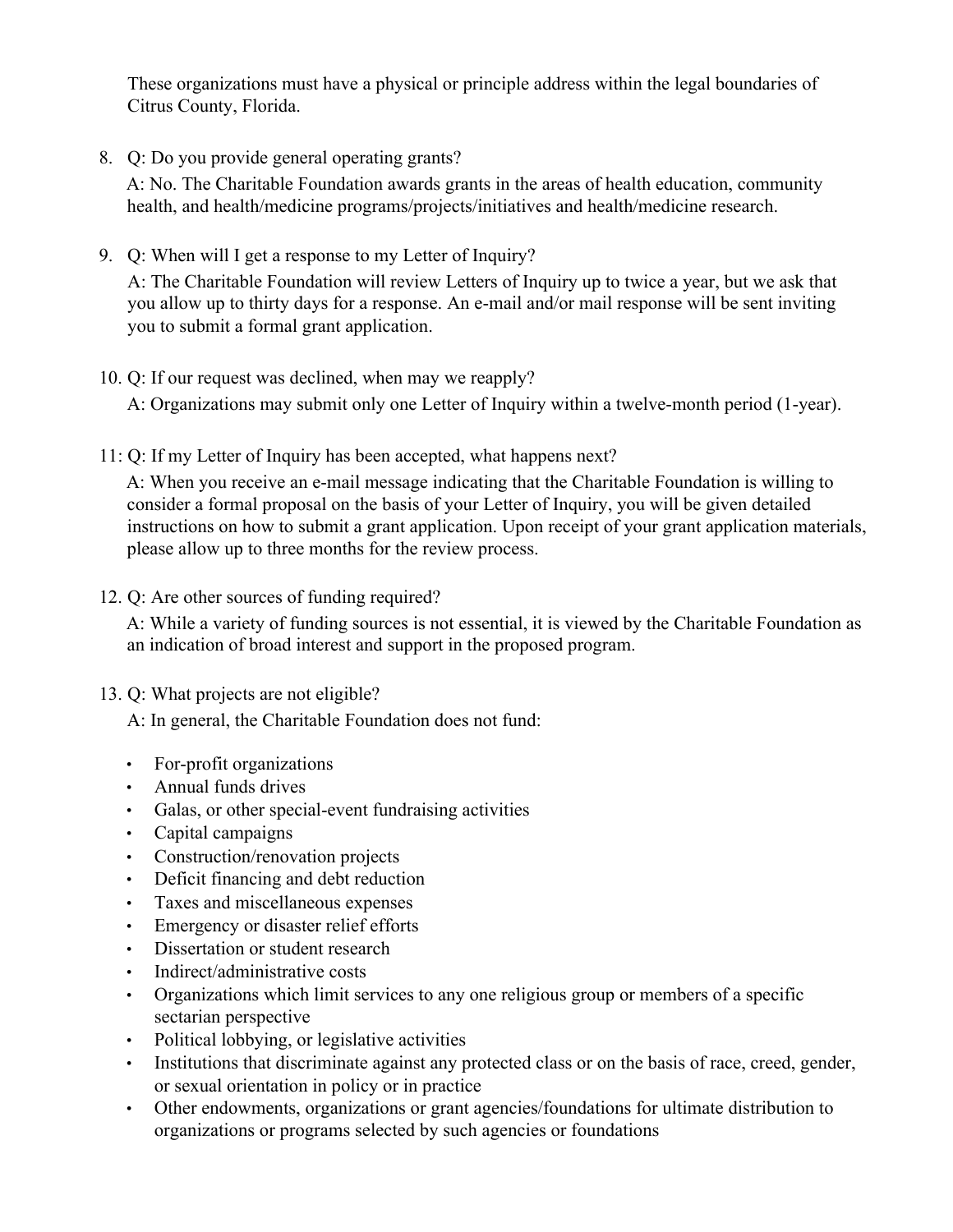- Individuals or organizations seeking loans, scholarships, fellowships, travel assistance, conference or meeting fees for themselves or to distribute to others
- Requests made from organizations without a physical or principle address within the legal boundaries of Citrus County, Florida
- 14. Q: Will the Charitable Foundation make multi-year awards?

A: Grants are typically awarded for a one-year period with a 120-day site visit (if required), an initial six-months report and then two years of reporting the program results.

15. Q: How do you handle requests from universities or school districts?

A: The Charitable Foundation requires that all requests from universities/colleges/nursing or medical institutions submit a Letter of Inquiry with the understanding that the grant funding will be for a new or expanded project or program, health/medical based and utilized in Citrus County, Florida only. The Charitable Foundation does not entertain individual classroom requests from schools, and any request must be submitted through the Principal or Superintendent's office.

16. Q: Will the Charitable Foundation staff or board members conduct site visits?

A: Yes, if it is required under the scope of the grant request. When site visits are not feasible, the Grants Committee of the Charitable Foundation may set up a conference call or video chat to gain a better understanding of the project, program or initiative.

17. Q: Could I set up an appointment to discuss my project idea?

A: Due to limited staff resources and number of requests received, the Charitable Foundation does not conduct preproposal meetings.

- 18. Q: How can I check on the status of my request? A: You will be notified via email and/or mail.
- 19. Q: If my Letter of Inquiry or Grant Proposal is declined, will you explain why it was rejected or critique the proposal?

A: Due to the number of requests and small staff, it is not feasible for the Charitable Foundation to discuss with applicants the reasons for declining a request or to provide individual critiques of proposals that are declined. Because the Charitable Foundation has limited financial resources, we are able to fund only a percentage of qualified applicants. This means that many excellent projects, even ones that fall within our areas of interest, may not be funded. Please understand that a rejection of your Letter of Inquiry or Grant Proposal does not mean that the project lacks merit.

- 20. Q: If my Letter of Inquiry is accepted, does that mean our organization is likely to be funded? A: No, if you are invited to submit a Grant Proposal on the basis of your Letter of Inquiry, that doesn't mean the request, has been approved. It means the Charitable Foundation is willing to give the proposed program/project or research further consideration.
- 21. Q: Who reviews the Letters of Inquiry and then the Grant Proposals? A: The Charitable Foundation's Grants Committee reviews the Letters of Inquiry and Grant Proposals for proper form according to our guidelines, limitations and criteria.